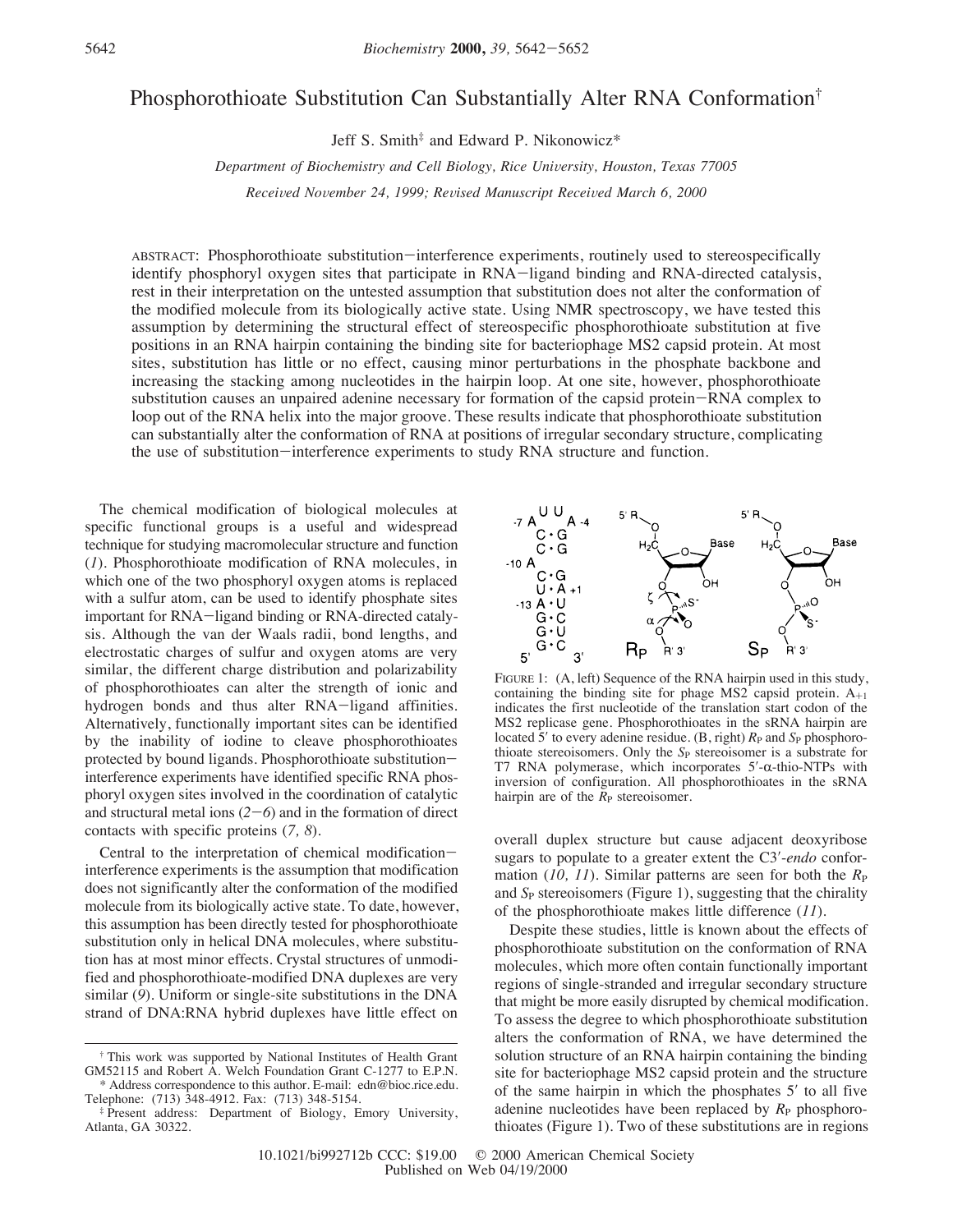of helical duplex, two are in the hairpin tetraloop, and one is adjacent to an unpaired adenine residue between the upper and lower helices.

### **MATERIALS AND METHODS**

All enzymes were purchased (Sigma) except for T7 RNA polymerase, which was prepared as described (*12*). Deoxyribonuclease I type II, pyruvate kinase, adenylate kinase, and nucleotide monophosphate kinase were obtained as powders, dissolved in solutions of 15% glycerol, 1 mM dithiothreitol, and 10 mM Tris-HCl, pH 7.4, and then stored at  $-20$  °C. Guanylate kinase and nuclease  $P_1$  were obtained as solutions and stored at  $-20$  °C. Unlabeled 5'-nucleoside triphosphates  $(5'$ -NTPs) and  $5'$ -α-thioadenosine monophosphate (Sigma), phosphoenolpyruvate (potassium salt) (Bachem), and 99% [15N]ammonium sulfate and 99% [13C]glucose (Cambridge Isotope Labs) were obtained as powders.

*Preparation of RNA Samples.* Phosphorothioate-modified and unmodified RNA molecules (Figure 1) were prepared by in vitro transcription using T7 RNA polymerase and synthetic DNA templates (*13*). Isotopically enriched 5′-NMPs were prepared as described (*14*), sequentially eluted from an anion exchange column using a stepped gradient of formic acid  $(15)$ , and converted to 5'-NTPs. 5'- $\alpha$ -Thio-AMP was enzymatically converted to 5′-R-thio-ATP as described (*16*). Unlabeled all-phosphate-containing RNA hairpin  $(ORNA)^1$ was prepared from 20 mL transcription reactions using 4 mM 5′-NTPs, and phosphorothioate-containing RNA hairpin (sRNA) was prepared using 4 mM 5′-{GTP, CTP, and UTP} and 4 mM  $5'$ - $\alpha$ -thio-ATP. Isotopically labeled RNA was prepared similarly except that the transcription volumes were 16 mL and the concentration of NTPs was 3 mM. RNA molecules were purified by passage through  $20\%$  (w/v) preparative polyacrylamide gels, electroeluted (Schleicher & Schuell), and precipitated with ethanol. The purified oligonucleotides were dissolved in 1.0 M NaCl, 20 mM potassium phosphate, pH 6.8, and 2.0 mM EDTA and dialyzed extensively against 10 mM NaCl, 10 mM potassium phosphate, pH 6.8, and 0.05 mM EDTA using a Centricon-3 concentrator (Amicon Inc.). Samples were diluted with buffer to a volume of 250  $\mu$ L, lyophilized to powders, and resuspended in 250  $\mu$ L of either 99.96% <sup>2</sup>H<sub>2</sub>O or 90% <sup>1</sup>H<sub>2</sub>O/ 10%2 H2O. Samples contained 110-130 *A*<sup>260</sup> OD units in 250  $\mu L$  ( $\approx$ 2.5-3.0 mM).

*NMR Spectroscopy and Structure Calculations.* All NMR spectra were acquired at 500 MHz (Bruker, AMX) with a <sup>1</sup>H- $\{X\}$  reverse detection probe, except for <sup>1</sup>H- $\{$ <sup>13</sup>C-<sup>31</sup>P $\}$ triple resonance experiments which were acquired at 600 MHz (Varian, Unity Plus). Broadband decoupling of  ${}^{13}C$  and <sup>15</sup>N resonances was achieved using GARP with  $\gamma$ B<sub>2</sub> = 3125 Hz for carbon and  $\gamma$ B<sub>2</sub> = 1570 Hz for nitrogen. Spectra were collected in 90%  $\rm{^{1}H_{2}O}$  at 12 °C using binomial read pulses with maximum excitation at 12.5 and 8.0 ppm. Experiments in  ${}^{2}H_{2}O$  were acquired at 27 °C with presaturation or spinlock pulses to suppress the residual HDO peak. Quadrature

detection was achieved using the States-TPPI method, and acquisition was delayed by a half-dwell in all indirectly detected dimensions. Acquisition times for most twodimensional (2D) experiments were  $\omega_1 = 46-50$  ms and  $\omega_2$  = 168-228 ms and for most three-dimensional (3D) experiments were  $\omega_{\rm H} = 22 - 28 \text{ ms}, \omega_{\rm H} = 20 - 36 \text{ ms},$ and  $\omega_H = 168-228$  ms. Typically, the data points were extended by 33% using linear prediction for the indirectly detected dimensions, and the data were apodized using 1 Hz line broadening and 65° shifted sinebell functions. <sup>1</sup>H spectra were referenced to the internal HDO resonance at 4.76 ppm at 25 °C. The <sup>13</sup>C, <sup>15</sup>N, and <sup>31</sup>P spectra were referenced to external standards of TSP, NH4OH, and TMP, respectively, which resonate at 0.00 ppm. All spectra were processed and analyzed with Felix 97.0 (Molecular Simulations, Inc.).

 $2D<sup>13</sup>C<sup>-1</sup>H$  HMQC and HSQC spectra were collected to identify <sup>13</sup>C<sup>-1</sup>H chemical shift correlations. 3D HCCH-COSY and HCCH-TOCSY (24 ms DIPSI-3 spin-lock) experiments optimized for polarization transfer through the ribose carbons and a 2D 13C-1 H HCCH-TOCSY (52 ms DIPSI-3 spin-lock) optimized for polarization transfer through the adenine bases (oRNA only) were collected in  ${}^{2}H_{2}O$  to identify ribose spin systems and H8-H2 correlations, respectively (*17, 18*). To identify intraresidue base-sugar correlations, a  $2D<sup>15</sup>N<sup>-1</sup>H$ HSQC experiment was acquired in  ${}^{2}H_{2}O$  and optimized for two- and three-bond correlations as reported (*19*), except that the 15N-1H anti-phase magnetization was refocused after the *t*<sup>1</sup> evolution period to achieve cross-peaks that were *in-phase* in  $\omega_1$  and  $\omega_2$  and to permit application of broadband <sup>15</sup>N decoupling during the  $t_2$  acquisition period.

2D NOESY and 3D 13C-edited NOESY experiments were collected in <sup>2</sup>H<sub>2</sub>O at  $\tau_m = 80, 90, 180, 360,$  and 400 ms to obtain distance constraints for the nonexchangeable resonances. 2D 13C-1H half-filtered NOESY experiments were collected at  $\tau_m = 180$  and 400 ms to aid assignment of adenine <sup>1</sup> H resonances and to obtain internucleotide distance constraints for the sRNA hairpin. For the exchangeable protons, 2D <sup>15</sup>N-<sup>1</sup>H HSQC spectra were collected in 90%  ${}^{1}H_{2}O$  to identify  ${}^{15}N$ - ${}^{1}H$  chemical shift correlations, and 2D NOESY and 3D <sup>15</sup>N-edited NOESY experiments were collected at  $\tau_m = 220, 300,$  and 360 ms to obtain distance constraints. 2D 31P-1 H hetero-TOCSY-NOESY experiments were acquired using unlabeled RNA samples to obtain <sup>31</sup>P resonance assignments.

Backbone dihedral angle constraints were derived from spectra collected to measure  ${}^{1}H-{}^{1}H$ ,  ${}^{31}P-{}^{1}H$ , and  ${}^{13}C-{}^{31}P$ coupling constants. Using unlabeled RNA samples, <sup>31</sup>Pdecoupled DQF-COSY experiments and 31P-1H HetCor experiments with supression of 1H-1 H passive coupling (*20*) were collected in <sup>2</sup>H<sub>2</sub>O with acquisition times of  $\omega_1 = 119$ ms and  $\omega_2 = 408$  ms and  $\omega_1 = 64$  ms and  $\omega_2 = 408$  ms, respectively. Three-bond  ${}^{31}P_{-}{}^{13}C$  coupling constants were derived from 2D<sup>13</sup>C<sup>-1</sup>H HSQC spin-echo difference experiments with and without  $^{31}P$  decoupling in  $t_1$  (21). Two separate spin-echo experiments were acquired for the sRNA hairpin using <sup>31</sup>P carrier positions centered at  $-3.5$  and 52.0 ppm.

*Interproton Distance Constraints.* Semiquantitative distance constraints between nonexchangeable protons were estimated from cross-peak intensities in 2D NOESY and 3D <sup>13</sup>C-edited NOESY spectra at mixing times of 80, 90, 180,

<sup>&</sup>lt;sup>1</sup> Abbreviations: NOE, nuclear Overhauser enhancement; NOESY, NOE spectroscopy; DQF-COSY, double quantum filtered correlated spectroscopy; 2D, two-dimensional; 3D, three-dimensional; HMQC, heteronuclear multiple quantum coherence; MD, molecular dynamics; NH, imino; NH<sub>2</sub>, amino; oRNA, all-phosphate RNA; sRNA, phosphorothioate-modified RNA.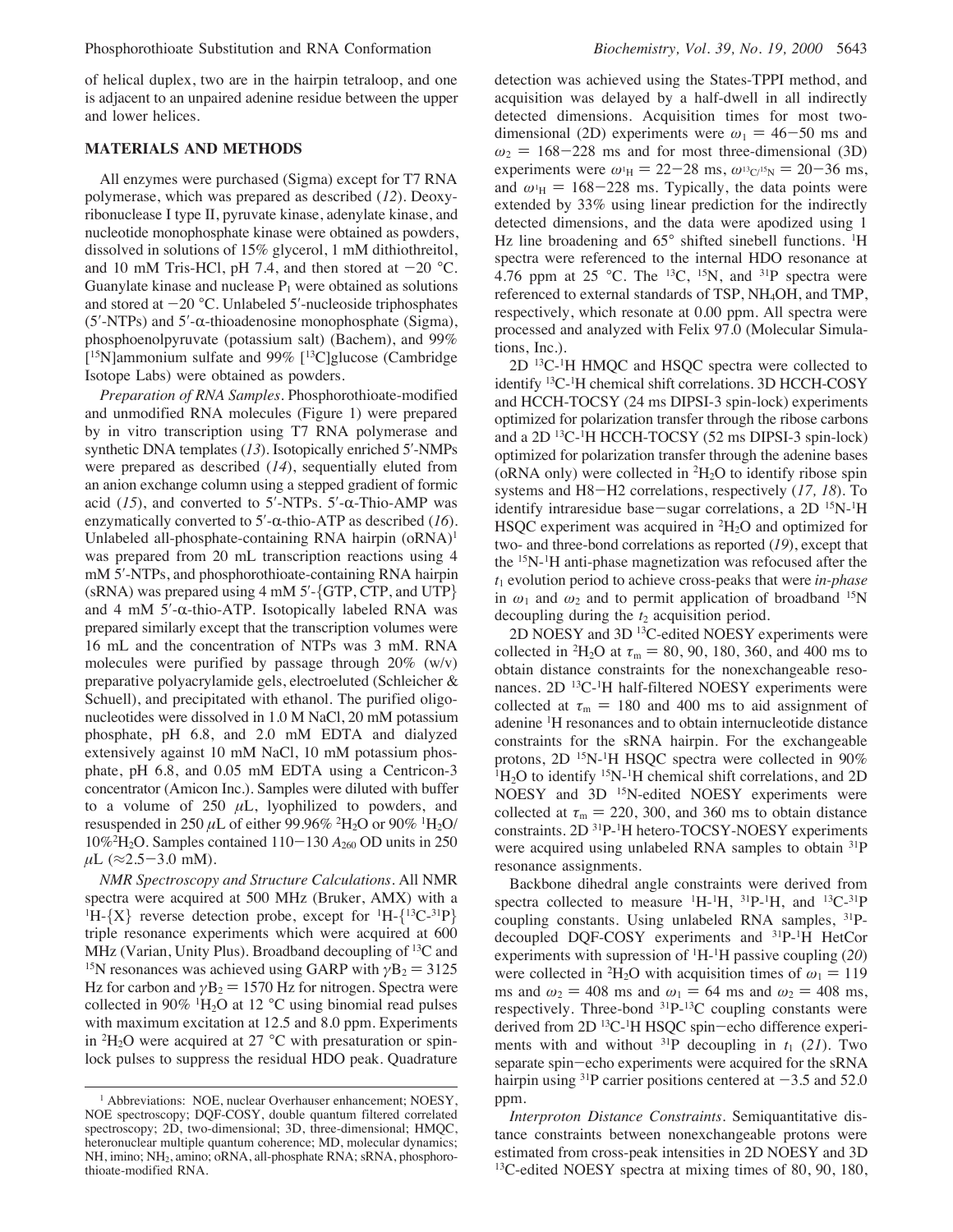360, and 400 ms. Using the covalently fixed pyrimidine H5- H6 distance ( $\approx$ 2.4 Å) and the conformationally restricted sugar  $H1'$ - $H2'$  distance (2.8–3.0 Å) as references, peak intensities were classified as strong, medium, weak, or very weak and their corresponding proton pairs given upper bound distance constraints of 3.0, 4.0, 5.0, or 6.0 Å, respectively. Cross-peaks observed only at mixing times greater than 300 ms were classified as extremely weak and given 7.0 Å upper bound distance constraints to account for the possibility of spin diffusion. To improve convergence of the calculations, all distance constraints were given lower bounds of  $0.0 \text{ Å}$ , except for three extremely weak distances in the sRNA molecule that were consistently too close in calculated structures to be consistent with the observed NMR data. These constraints were given lower bounds of 3.0 Å. Distance constraints involving exchangeable protons were estimated from  ${}^{1}$ H- ${}^{1}$ H and 2D  ${}^{15}$ N- ${}^{1}$ H 220, 300, and 360 ms mixing time NOESY spectra and were classified as either weak, very weak, or extremely weak, except for the intrabase pair distances  $A \cdot U H2-NH$ ,  $G \cdot C NH-NH_2$ , and  $G \cdot U$ NH-NH, which were classified as strong constraints. Intraresidue sugar-to-sugar constraints were included in the calculations only for distances involving H5′/H5′′ atoms.

*Hydrogen Bonding Constraints.* Watson-Crick base pairs were identified using two criteria: the observation of a significantly downfield shifted NH or NH<sub>2</sub> proton resonance and the observation of strong  $G\text{-}C$  NH-NH<sub>2</sub> or A $\text{-}U$  H2-NH NOEs. The wobble G'U pair was identified by observation of a strong NOE between guanine and uridine NH resonances. Hydrogen bonds were introduced as distance restraints of 3.1  $\pm$  0.5 Å between donor and acceptor heavy atoms and  $2.15 \pm 0.35$  Å between acceptor and hydrogen atoms. Individual hydrogen bonds were also constrained to be roughly linear ( $180 \pm 40^{\circ}$ ). Constraints identified in this way were included in the calculations for base pairs  $G_{-16}$ <sup>\*</sup>C<sub>+5</sub>,  $G_{-15}$ \*U<sub>+4</sub>,  $G_{-14}$ \*C<sub>+3</sub>,  $A_{-13}$ \*U<sub>+2</sub>, U<sub>-12</sub>\* $A_{+1}$ , C<sub>-9</sub>\* $G_{-2}$ , and  $C_{-8} \cdot G_{-3}$ .

*Dihedral Angle Constraints.* Constraints on the ribose ring and backbone dihedral angles were derived from semiquantitative measurements of  ${}^{3}J_{\text{H-H}}$ ,  ${}^{3}J_{\text{H-P}}$ , and  ${}^{3}J_{\text{C-P}}$  couplings (*20, 21*). Sugar pucker conformations were determined from  ${}^{3}J_{\text{H1}^{\prime}-\text{H2}^{\prime}}$  couplings in  ${}^{31}P$ -decoupled 2D DQF-COSY spectra. Residues with couplings >7 Hz were constrained to the C2′ *endo* conformation through three of the torsion angles in the ribose sugar ring (*22*). Independent confirmation of sugar pucker conformation was provided by the observation of weak ( $\leq 5$  Hz)  $\frac{3}{{}_{\text{H3}'-\text{H4}'}}$  couplings, C3' resonances shifted downfield to  $76-80$  ppm from the main cluster at  $70-72$ ppm, and C4′ resonances shifted downfield to 85-86 ppm from the main cluster at 82-84 ppm (*23*). Residues with weak ( $\leq 5$  Hz)  $^{3}J_{\text{H1}'-\text{H2}'}$  couplings and large ( $> 5$  Hz)  $^{3}J_{\text{H3}'-\text{H4}'}$ couplings were constrained to the C3′-*endo* conformation. Residues with intermediate  ${}^{3}J_{\text{H1}'-\text{H2}'}$  couplings were left unconstrained to reflect the possibility of conformational averaging.

Dihedral angle constraints for the  $\gamma$  torsion angles were derived from  ${}^{3}J_{\text{H4}'-\text{H5}'}$  and  ${}^{3}J_{\text{H4}'-\text{H5}''}$  couplings in the DQF-COSY spectrum and intraresidue H4′-H5′ and H4′-H5″ cross-peak intensities in a 80 ms mixing time 3D NOESYctHSQC spectrum. For residues in which  $H4'$ – $H5'$  and  $H4'$ – H5′′ peaks in the DQF-COSY spectra were clearly absent, representing couplings  $\leq$  Hz,  $\gamma$  was constrained to the

gauche<sup>+</sup> conformation (60  $\pm$  20°) (22, 24). For residues with only weak or unobservable  ${}^{3}J_{\text{H}4' - \text{H}5'}$  or  ${}^{3}J_{\text{H}4' - \text{H}5''}$  couplings or with unequal H4′ $-H5'$  and H4′ $-H5''$  NOE intensities,  $\gamma$ was left unconstrained to reflect the possibility of conformational averaging.

Dihedral angle restraints for the  $\beta$  and  $\epsilon$  torsion angles were derived from  ${}^{3}J_{P-H5'}$ ,  ${}^{3}J_{P-H5''}$ , and  ${}^{3}J_{P-H3'}$  couplings measured in 2D <sup>31</sup>P-<sup>1</sup>H HetCor spectra and <sup>3</sup>J<sub>P-C2</sub><sup>*c*</sup> couplings measured in 2D ctHSQC spectra.  $\beta$  was constrained to the trans conformation (180  $\pm$  20°) for residues in which P-H5' and P-H5′′ peaks in the HetCor spectra were clearly absent, representing couplings <5 Hz (*22, 24*). For residues in which P-H5' and P-H5'' peaks could be observed,  $\beta$  was left unconstrained to reflect the lack of stereospecific assignments and the possibility of conformational averaging.  $\epsilon$  was constrained to the trans conformation  $(-145 \pm 20^{\circ})$  for residues with  $3J_{\text{P-H3'}} > 5$  Hz and  $3J_{\text{P-C2'}} < 5$  Hz and to the gauche<sup>-</sup> conformation (-100  $\pm$  25°) for residues with <sup>3</sup>*J*<sub>P-H3</sub><sup>*'*</sup>  $> 5$  Hz and  $3J_{P-C2'} > 5$  Hz (22, 24). Residues with  $3J_{P-H3'}$  $> 5$  Hz but for which  ${}^{3}J_{P-C2'}$  could not be measured, or for which  ${}^{3}J_{P-C2'}$  and  ${}^{3}J_{P-C4'}$  couplings were inconsistent with a single conformation, were loosely constrained to include both conformations ( $-120 \pm 45^{\circ}$ ). No dihedral angle constraints were used for the backbone angles  $\alpha$  and  $\zeta$  or for the glycosidic angle  $\chi$ .

*Structure Calculations.* All calculations were carried out on Silicon Graphics Indy workstations using X-PLOR 3.851 (*25*). The dihedral angles of a model structure (generated using Insight II, Molecular Simulations, Inc.) were randomized to generate 30 starting structures which were used in a simulated annealing/restrained molecular dynamics (rMD) routine (*22*). The force field was modified to include phosphorothioate functional groups (*26*). The calculation protocol was divided into two stages: global fold and refinement. The global fold step consisted of 1000 cycles of unconstrained conjugate gradient energy minimization, 7 ps of rMD at 1000 K using only hydrogen bond and NOE constraints, 22 ps of rMD at 1000 K during which repulsive van der Waals forces were introduced, 4 ps of rMD at 1000 K during which the  $\beta$ ,  $\gamma$ ,  $\epsilon$ , and sugar ring dihedral constraints were slowly introduced, 28 ps of rMD while cooling to 300 K, and 1000 cycles of constrained minimization. The structures were then refined using all constraints and attractive van der Waals potentials for 1000 cycles of constrained minimization, 5 ps of rMD at 300 K, and another 1000 cycles of final minimization. To determine the consistency of the NMR data with different possible ribose ring puckers of the bulged adenine nucleotide, two additional sets of calculations were performed for each oligonucleotide: one with the A-<sup>10</sup> sugar constrained to the C3′-*endo* conformation and one with the A-<sup>10</sup> sugar constrained to the C2′-*endo* conformation. All calculated structures were viewed using MidasPlus (UCSF) and Insight II. Coordinates and experimental constraints for the phosphate and the phosphorothioate-modified RNA molecules have been deposited at the PDB as 1D0U and 1D0T, respectively.

*Thermal Stability.* UV melting studies were performed using  $2.2 \mu M$  RNA hairpin dissolved in NMR buffer (10 mM NaCl, 10 mM potassium phosphate, pH 6.8, and 0.05 mM EDTA).  $A_{260}$  absorbance spectra from 40 to 90 °C were acquired (1.0 °C per minute) on a Pharmacia Ultrospec 2000 UV-Visible spectrophotometer equipped with a Peltier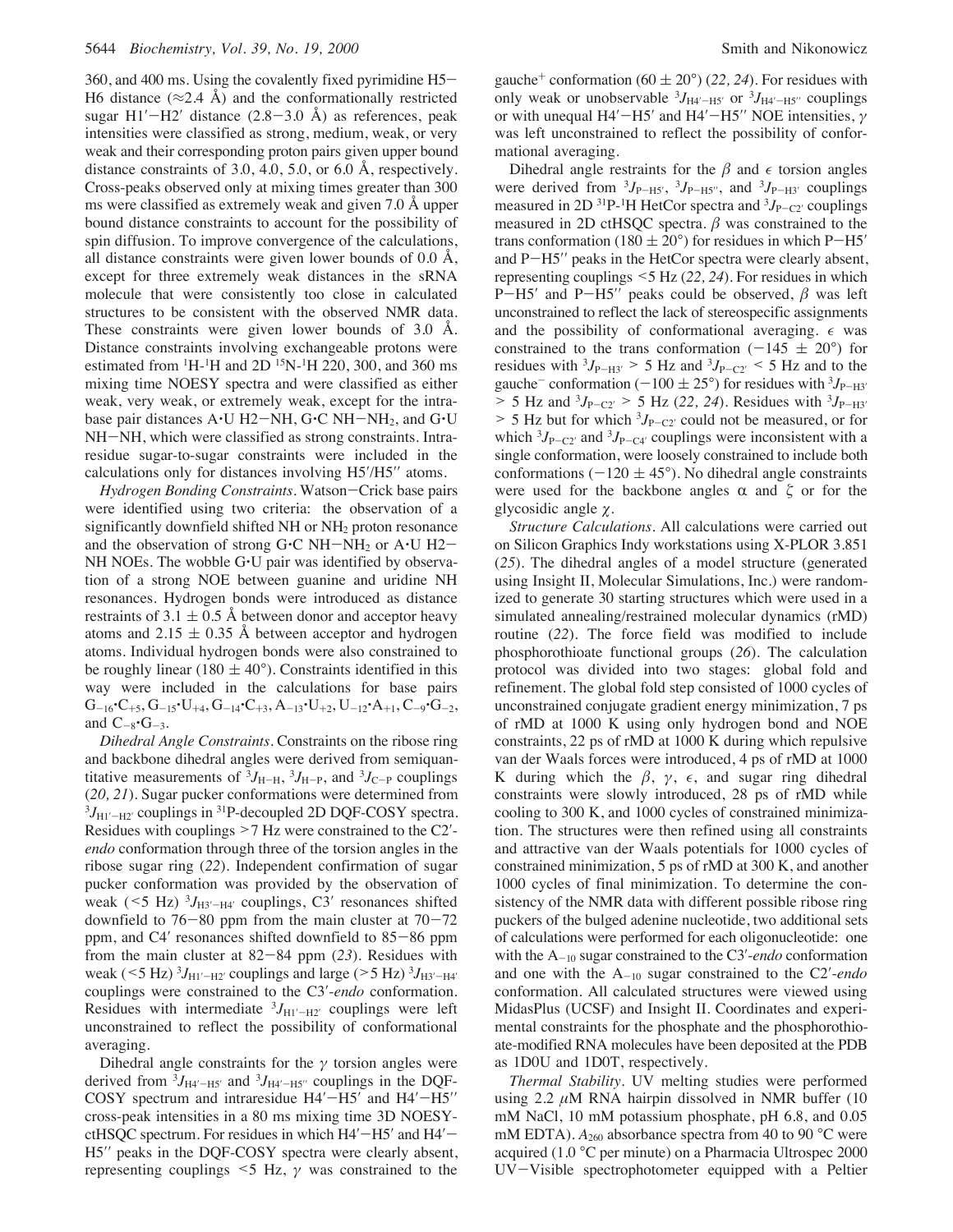#### Phosphorothioate Substitution and RNA Conformation *Biochemistry, Vol. 39, No. 19, 2000* 5645

melting apparatus. The melting curves were acquired in triplicate and were fit to a two-state model. Base proton chemical shift transition midpoints  $(T_{cs})$  were measured using  $2D$  <sup>13</sup>C<sup>-1</sup>H ct-HSQC spectra collected from 25 to 70 °C at 5 °C intervals, except from 50 to 65 °C, where intervals were 2.5 °C. The temperature dependencies of the adenine H2 resonances of the sRNA hairpin were determined using onedimensional <sup>1</sup>H spectra.

#### **RESULTS**

*Resonance Assignments and Chemical Shifts.* The <sup>1</sup> H, 13C, 15N, and31P resonances of the unmodified (oRNA) and phosphorothioate-modified (sRNA) hairpins were assigned using standard heteronuclear methods (*27, 28*). Resonances of the sRNA adenine nucleotides, which are not isotopically enriched, were assigned using <sup>13</sup>C<sup>-1</sup>H filtered experiments (*29*). The chemical shifts of most resonances differ only slightly between the two molecules. Those resonances with substantial differences are often adjacent to phosphorothioate positions, probably reflecting the different chemical and electrostatic properties of the sulfur atom (*30, 31*). For example, the H3' resonances of  $G_{-14}$ ,  $C_{-11}$ ,  $C_{-8}$ ,  $U_{-5}$ , and  $G_{-1}$  are shifted 0.15-0.35 ppm downfield, and the C3' resonances of G<sub>-14</sub> and G<sub>-1</sub> are shifted ~1.0 ppm downfield. The H8 resonances of  $A_{-4}$  and  $A_{-7}$  and the H4' resonance of U-<sup>5</sup> are shifted ∼0.25 ppm downfield, while the H4′ resonance of U-<sup>6</sup> is shifted ∼0.3 ppm upfield. Some chemical shift differences, however, are at sites further removed from phosphorothioate positions and may reflect structural differences between the two molecules. In the sRNA molecule, for example, the most upfield H5′/H5′′ resonances of residues  $C_{-9}$  and  $U_{-5}$  are shifted 0.2–0.3 ppm downfield, the C5' resonance of  $C_{-9}$  is shifted ∼1.2 ppm downfield, and the G-<sup>1</sup> NH resonance is shifted ∼0.1 ppm downfield. In addition, the  $G_{-2}$  NH resonance of the oRNA hairpin is broadened, probably due to exchange with solvent, while the corresponding resonance of the sRNA hairpin is not broadened (Figure 2). The differences in the  $G_{-2}$  and  $G_{-1}$ NH resonances suggest that the upper and lower helices may stack differently in the two molecules.

The 31P resonances of phosphates in both molecules are dispersed between  $-3.4$  and  $-4.6$  ppm, while those of phosphorothioates resonate between 53.0 and 56.0 ppm (Figure 3). In the oRNA hairpin, the most downfield  $^{31}P$ resonance is that of  $P_{-10}$ , and the resonances of  $P_{-13}$ ,  $P_{-7}$ ,  $P_{-4}$ , and  $P_{+1}$  are in the center of the main cluster at  $-4.0$ ppm. In the sRNA hairpin, the relative positions of these resonances change as  $P_{-10}$  and  $P_{-4}$  are shifted  $\geq 2$  ppm upfield from  $P_{-13}$ ,  $P_{-7}$ , and  $P_{+1}$  (Figure 3). The phosphate resonance of P<sub>-5</sub> is shifted  $\approx 0.4$  ppm downfield in the spectrum of the sRNA molecule, suggesting long-range structural effects on the conformation of the loop sugarphosphate backbone by phosphorothioates  $P_{-4}$  or  $P_{-7}$ . The other phosphate resonances differ <0.2 ppm between the two hairpins.

*Structure Calculations.* The structures of the oRNA and sRNA hairpins were calculated using a restrained molecular dynamics routine starting from 30 structures with completely random backbone dihedral angles. The calculations used a total of 448 distance constraints and 45 dihedral angle constraints for the oRNA hairpin and 313 distance constraints and 48 dihedral angle constraints for the sRNA hairpin; 11



FIGURE 2: (A, B) Central NH regions of <sup>15</sup>N-<sup>1</sup>H HMQC spectra of the (A) oRNA and (B) sRNA hairpins. The  $G_{-3}$  and  $G_{-1}$  NH resonances are nearly degenerate in the oRNA hairpin but are well separated in the sRNA hairpin. The  $G_{-2}$  NH resonance is broadened in the oRNA hairpin but not in the sRNA hairpin. (C, D) NH regions of 1H-1H NOESY spectra of the (C) oRNA and (D) sRNA hairpins. Solid lines trace sequential NH-NH NOE correlations through the bulge region. Dashed lines connect NH correlations of the NOESY and HMQC spectra. The arrow indicates an inter-base pair NOE between the  $G_{-2}$  and  $G_{-1}$  NH resonances that is present only in the spectrum of the sRNA hairpin. The  $G_{-15}$  NH of both hairpins resonate at 10.98 ppm and are not shown here.



FIGURE 3: One-dimensional <sup>31</sup>P spectra of oRNA (top) and sRNA (bottom) hairpins. The <sup>31</sup>P resonances 5' to each of the five adenine nucleosides are labeled. The phosphorothioate resonances are shifted ≈55 ppm downfield from the corresponding phosphates. The positions of the <sup>31</sup>P resonances 5' to  $A_{-10}$  and  $A_{-4}$  relative to  $A_{+1}$ ,  $A_{-7}$ , and  $A_{-13}$  differ between the oRNA and sRNA hairpins, indicating possible differences between the RNA hairpin backbone conformations.

oRNA and 13 sRNA converged structures were produced. Structures were classified as converged if they were consistent with the NMR data and maintained correct stereochemistry. All converged structures violated less than 5 NOE constraints by more than 0.1 Å and none by more than 0.3 Å, and when the structures were arranged in order of increasing overall energy, the converged structures formed a plateau with similarly low overall and constraint violation energies (*22*). The heavy atoms of all 21 nucleotides of the final converged structures superimpose on their average structures with average RMSDs of 1.49 and 1.73 Å, for the oRNA and sRNA hairpins, respectively. Additional structure calculation statistics are provided in Table 1.

*Effect of Phosphorothioate Substitution on Conformation of the Bulge Region.* NOESY spectra of the oRNA and sRNA hairpins are similar, but a few key differences indicate that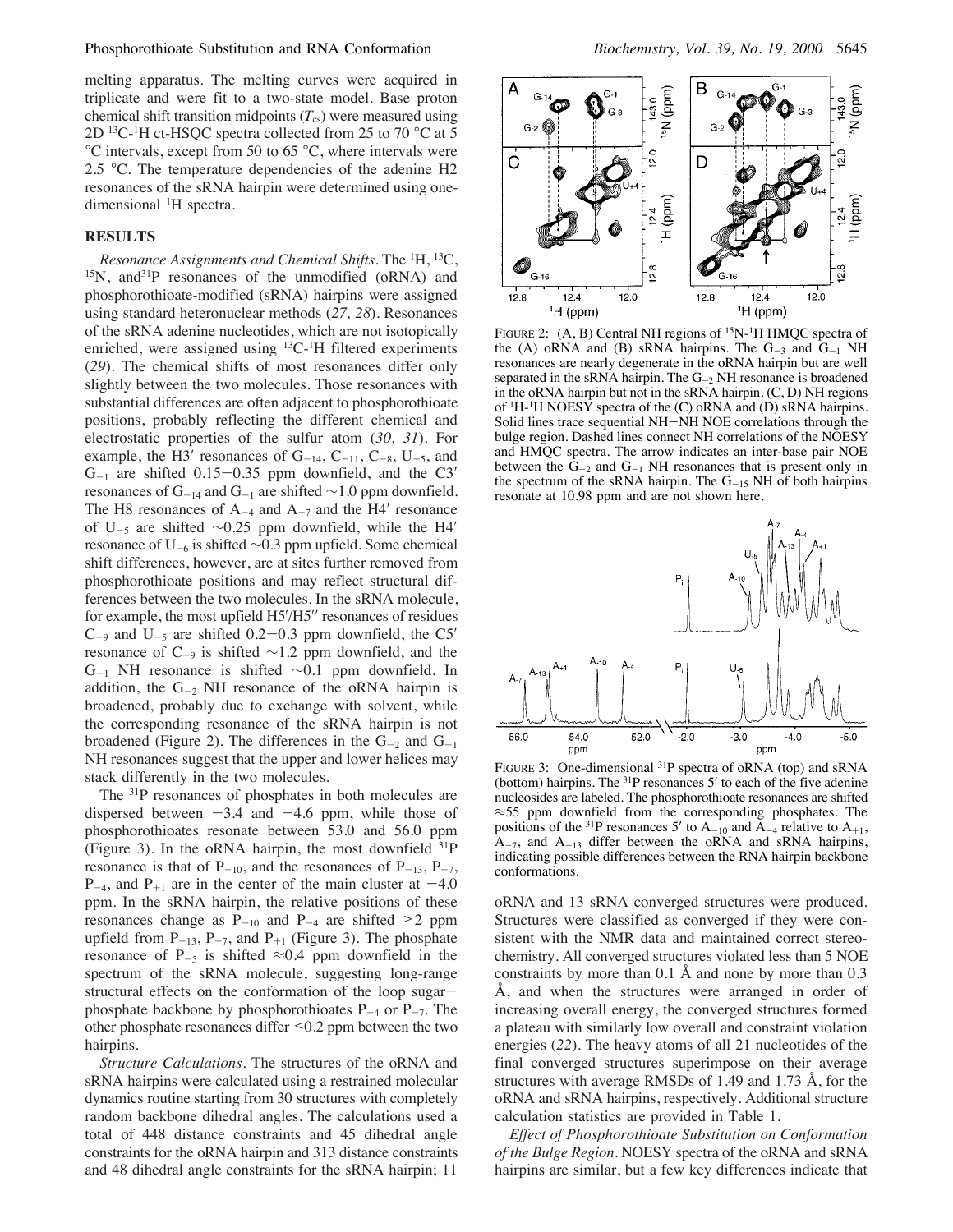Table 1: Summary of Experimental Distance and Dihedral Angle Constraints and Refinement Statistics*<sup>a</sup>*

| parameter                                             | oRNA          | sRNA            |
|-------------------------------------------------------|---------------|-----------------|
| NOE distance constraints <sup>b</sup>                 |               |                 |
| intraresidue                                          | 184           | 101             |
| interresidue                                          | 264           | 212             |
| mean number per residue                               | 21.3          | 14.9            |
| NOE constraints by category <sup><math>c</math></sup> |               |                 |
| strong $(\leq 3.0 \text{ Å})$                         | 33            | 22              |
| medium $(\leq 4.0 \text{ Å})$                         | 73            | 23              |
| weak $(\leq 5.0 \text{ Å})$                           | 95            | 114             |
| very weak ( $\leq 6.0$ Å)                             | 137           | 116             |
| extremely weak $(\leq 7.0 \text{ Å})$                 | 110           | 38 <sup>d</sup> |
| base pair constraints <sup><math>e</math></sup>       |               |                 |
| total                                                 | 8             | 8               |
| dihedral angle constraints $f$                        |               |                 |
| ribose ring                                           | 21            | 21              |
| hackhone                                              | 24            | 27              |
| mean number per residue                               | 2.1           | 2.3             |
| violations                                            |               |                 |
| average no. distance constraints $> 0.1 \text{ Å}^g$  | $3.5 \pm 1$   | 0.5             |
| RMSDs for distance constraints $(A)$                  | 0.015         | 0.010           |
| average no. dihedral constraints $> 0.5^{\circ} h$    | $0.4 \pm 0.1$ | 0.2             |
| RMSDs for dihedral constraints (deg)                  | 0.056         | 0.055           |
| RMSD from ideal geometry <sup>1</sup>                 |               |                 |
| bonds $(A)$                                           | 0.004         | 0.004           |
| angles (deg)                                          | 1.262         | 1.256           |

 $a$  Statistics are for oRNA and sRNA calculations with  $A_{-10}$  C3'*endo* and C2′-*endo* constraints, respectively. *<sup>b</sup>* Only conformationally restrictive constraints are included. Intraresidue sugar-to-sugar constraints were included only for distances involving H5′/H5′′ atoms. *<sup>c</sup>* Cross-peak intensities were obtained from 2D NOESY and 3D 13Cand <sup>15</sup>N-edited NOESY spectra. Cross-peaks observed only at  $\tau_{\rm m} \ge$ 360 ms were classified as extremely weak. Cross-peaks involving exchangeable protons were classified as weak to extremely weak, except for intra-base pair A'U H2-NH, G'C NH-NH2, and G'U NH-NH NOEs, which were classified as strong. *<sup>d</sup>* Three constraints were given lower bounds of 3.0 Å for atomic distances consistently too close to be consistent with NOE data. *<sup>e</sup>* Base pair constraints were applied for the eight base pairs in the upper and lower stems (Figure 1) based on the identification of NH-NH2, NH-H2, and NH-NH NOE crosspeaks for G'C, U'A, and G'U base pairs, respectively. *<sup>f</sup>* Ribose sugar puckers were centered about either ideal C2′- or C3′-*endo* conformations or constrained to allow both conformations. Phosphate backbone torsion angles  $\gamma$ ,  $\beta$ , and  $\epsilon$  were restricted to t, g<sup>-</sup>, or g<sup>+</sup> conformations  $\pm 25^{\circ}$ (32). *<sup>g</sup>* A distance violation of 0.1 Å corresponds to a 5.0 kcal energy penalty. *<sup>h</sup>* A dihedral angle violation of 0.5° corresponds to a 0.003 kcal energy penalty. *<sup>i</sup>* Calculated for minimized average structures.

phosphorothioate substitution has a substantial effect on the conformation of the bulged  $A_{-10}$  nucleotide. For example, there is an inter-base pair NH-NH NOE between  $G_{-2}$  and  $G_{-1}$  in the NOESY spectrum of the sRNA hairpin that is absent from the corresponding spectrum of the oRNA hairpin (Figure 2). Similarly, interresidue  $i - i+2$  sugar to base NOEs between  $C_{-11}$  and  $C_{-9}$  are present only in spectra of the sRNA hairpin, while sequential and cross-strand NOEs involving the  $A_{-10}$  H2 atom are present only in spectra of the oRNA hairpin. A summary of key NOEs is shown in Figure 4. Together, these NOE data indicate that the  $A_{-10}$ base is stacked between its flanking base pairs in the oRNA hairpin and unstacked or extrahelical in the sRNA hairpin.

Alterations in the sugar-phosphate backbone accompanying the change in  $A_{-10}$  conformation could not be detected due to insufficient NMR data. The ribose conformations of bulge region nucleotides  $(C_{-11}, A_{-10}, C_{-9}, G_{-2}, and G_{-1}),$ determined from  ${}^{3}J_{\text{H1'H2}}$  coupling constants and C1' and C3' chemical shifts, are similar for the oRNA and sRNA hairpins, indicating that ribose sugar puckers are not significantly

influenced by phosphorothioate substitution. The ribose of A-<sup>10</sup> adopts a conformation intermediate between C2′-*endo* and C3′-*endo* while the ribose groups of the flanking base pairs adopt the C3′-*endo* conformation. Strong P-H5′ and P-H5" cross-peaks in <sup>31</sup>P-<sup>1</sup>H HetCor spectra indicate nontrans conformations about  $\beta$  at P<sub>-10</sub> in both the oRNA and sRNA molecules, but lack of stereospecific H5′/H5′′ assignments prevented the identification of constraints for this torsion angle. Couplings between  $C_{-11}$   $C2'$  and  $P_{-11}$  are  $\leq 5.0$ Hz in both molecules, indicating trans conformations for the  $C_{-11}$   $\epsilon$  torsion angles. In the sRNA molecule, however, the coupling between  $C_{-11}$   $C4'$  and  $P_{-11}$  is also <5.0 Hz, inconsistent with a single  $\epsilon$  conformation at this residue (22). This torsion angle was left unconstrained in the structure calculations.

Models of the oRNA and sRNA hairpins, calculated using experimentally derived distance and torsion angle constraints, confirm that the bulge region adopts substantially different conformations in the two molecules. Figures 5 and 6 show superpositions of the bulge regions from the converged oRNA and sRNA structures. The conformations of the bulged adenine and the two flanking base pairs are defined in both hairpins by >90 constraints, primarily NOE-derived distances (Table 1). The precision of the bulge region is the same for both sets of structures (0.71 Å RMSD), and the variabilities of the bulged nucleotides' positions also are about the same. The somewhat poor superposition of the  $C_{-9}$  $G_{-2}$  base pair flanking the 3' side of the bulged nucleotide and the  $A_{-13}$ <sup> $\cdot$ </sup>U<sub>+2</sub> base pair results from bends along the helix axes between the upper and lower stems. However, it should not be concluded that the presence of the bulged  $A_{-10}$  nucleotide directly leads to this bending since NMR methods define the long-range structure (such as bending) of helical RNAs less precisely than they define local structure (*22*). Figure 7 compares the bulge regions of the two molecules. In the  $oRNA$  hairpin, the base of  $A_{-10}$  intercalates between its flanking  $C_{-11}$ <sup> $\cdot$ </sup>G<sub>-1</sub> and  $C_{-9}$  $\cdot$ G<sub>-2</sub> base pairs, stacking into the RNA helix directly between the pyrimidine rings of  $C_{-11}$ and  $C_{-9}$ . In the sRNA molecule, the  $A_{-10}$  base occupies the major groove, and its flanking base pairs stack against each other.

Since the experimental data indicate that the  $A_{-10}$  nucleotide in both molecules has a sugar conformation intermediate between C2′-*endo* and C3′-*endo*, the initial structure calculations were performed with constraints allowing both conformations. These calculations, however, produced oRNA and sRNA structures with exclusively C3′-*endo* and C2′ *endo* A-<sup>10</sup> conformations, respectively. To test the robustness of the A-<sup>10</sup> base position with respect to sugar conformation, the  $A_{-10}$  sugar of each hairpin was explicitly constrained to C2′-*endo* or C3′-*endo* in separate calculations. In the oRNA hairpin,  $A_{-10}$  C2'-*endo* constraints do not alter  $A_{-10}-C_{-9}$ stacking, but the A-<sup>10</sup> base tends to shift toward the *minor* groove side of the helix, partially destacking from the  $C_{-11}$ base. In the sRNA hairpin, A-<sup>10</sup> C3′-*endo* constraints only slightly modify the stacking of the  $G_{-1}$  $C_{-11}$  and  $G_{-2}$  $C_{-9}$ base pairs, but the  $A_{-10}$  base shifts from being nearly planar with the  $G_{-1}$ <sup> $\cdot$ </sup>C<sub>-11</sub> base pair and extends toward the hairpin loop, parallel with the helix axis. This latter conformation predicts several intense yet unobserved NOEs and so does not adequately satisfy the experimental data. In both cases, the calculations produce fewer converged structures. Thus,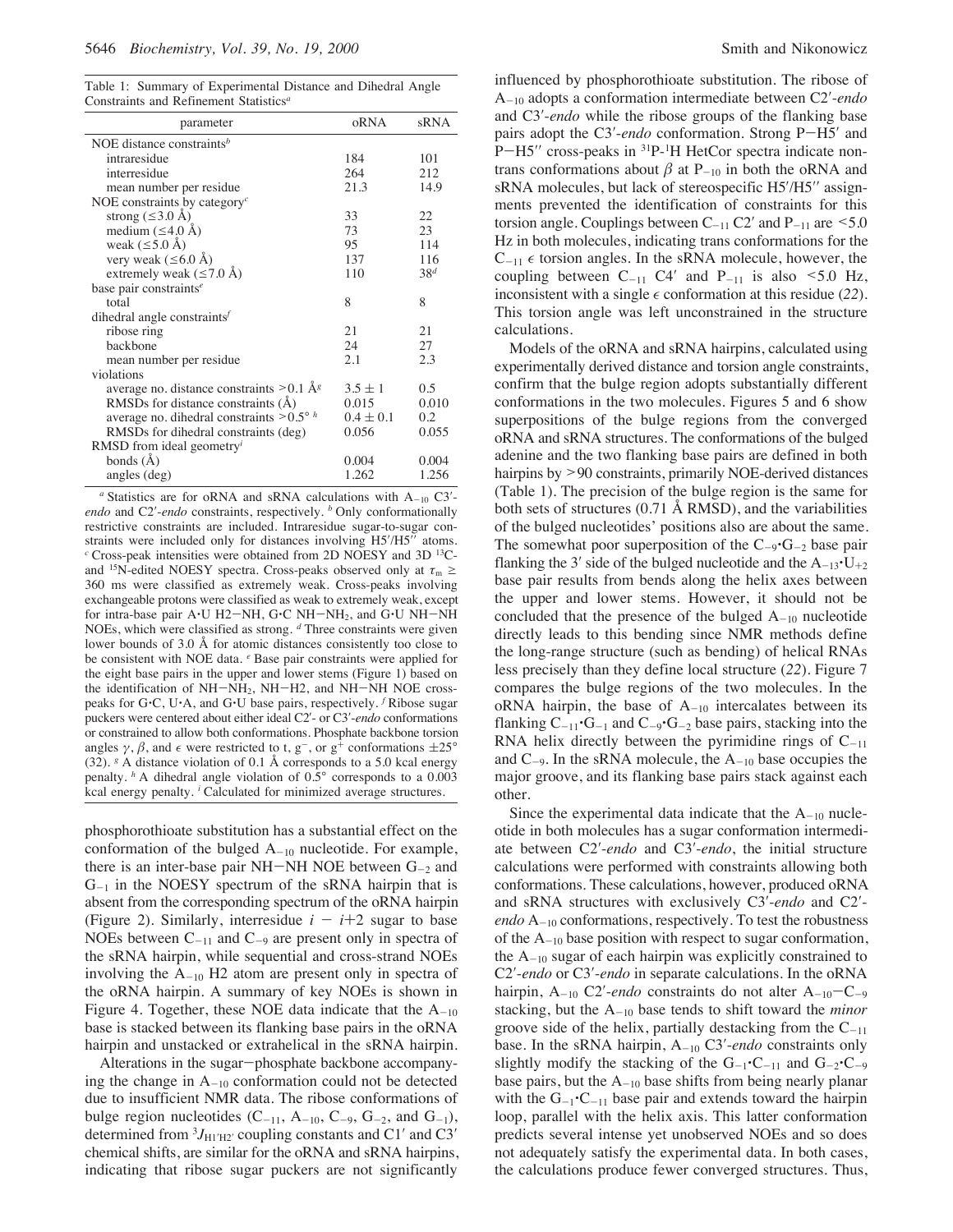

FIGURE 4: Schematic diagram summarizing several key NOEs identified in the bulge and loop regions of the (A) oRNA and (B) sRNA hairpins. Solid lines indicate NOEs identified in only one of the hairpins. Dashed lines indicate NOEs identified in both hairpins. Ribose sugar conformations are indicated as C3′-*endo* (open), C2′-*endo* (filled), or mixed C3′/C2′-*endo* (hatched).



FIGURE 5: Stereo superposition of (A) the loop region ( $C_9 - G_{14}$ ) and (B) the bulge region ( $A_4 - C_8$  and  $G_{15} - U_{18}$ ) from the 10 lowest-energy structures of the oRNA hairpin. Structures are from oRNA calculations with A<sub>-10</sub> C3'-*endo* constraints. Only sugar and base heavy atoms are shown. Heavy atom RMSDs between the overlain structures and the average structure are 0.40 and 0.71 Å for the loop and stem regions, respectively.

the principal structural features of the bulged  $A_{-10}$  nucleotide are largely independent of its sugar conformation, but the details of how the  $A_{-10}$  base is accommodated within the helix differ.

*Effect of Phosphorothioate Substitution on Conformation of the Stem and Loop Regions.* Nucleotides in the stem  $(G_{-16}-U_{-12}, A_{+1}-C_{+5})$  and loop  $(C_{-8}-G_{-3})$  appear to accommodate phosphorothioate substitution without substantial change in conformation. In both the oRNA and sRNA hairpins, sequential base to H1′ NOEs are continuous at  $\tau_m$  $=$  180 ms, but interresidue U<sub>-6</sub>-U<sub>-5</sub> and U<sub>-5</sub>-A<sub>-4</sub> correlations are weak, consistent with C2′-*endo* conformations for  $U_{-6}$  and  $U_{-5}$ . Also in both molecules, a sequential  $A_{-4}$  H2 to  $G_{-3}$  H1' NOE suggests stacking of the  $A_{-4}$  and  $G_{-3}$  bases. It is worth noting that an analogous NOE is not observed for a similar hairpin in which the closing base pair of the AUUA loop is  $G_{-8}$ <sup> $\cdot$ </sup>C<sub>-3</sub>, and on which the A<sub>-4</sub> base does not stack (*32*).

Few differences in the sugar-phosphate backbone of the stem and loop regions could be detected from the available NMR data. As in the bulge region, ribose conformations are similar for both molecules. U-<sup>6</sup> and U-<sup>5</sup> adopt the C2′-*endo* conformation, A-<sup>4</sup> adopts a conformation intermediate between C2′-*endo* and C3′-*endo*, and all other residues adopt the C3′-*endo* conformation. For both molecules, HetCor spectra indicate non-trans conformations about  $\beta$  at P<sub>-4</sub>. Interestingly, a correlation between  $P_{-4}$  and  $U_{-5}$  H2' is present in the HetCor spectrum of the oRNA hairpin but is absent from that of the sRNA hairpin. This difference suggests that the  $P_{-4} \epsilon, \zeta$  torsion angle pair adopts a more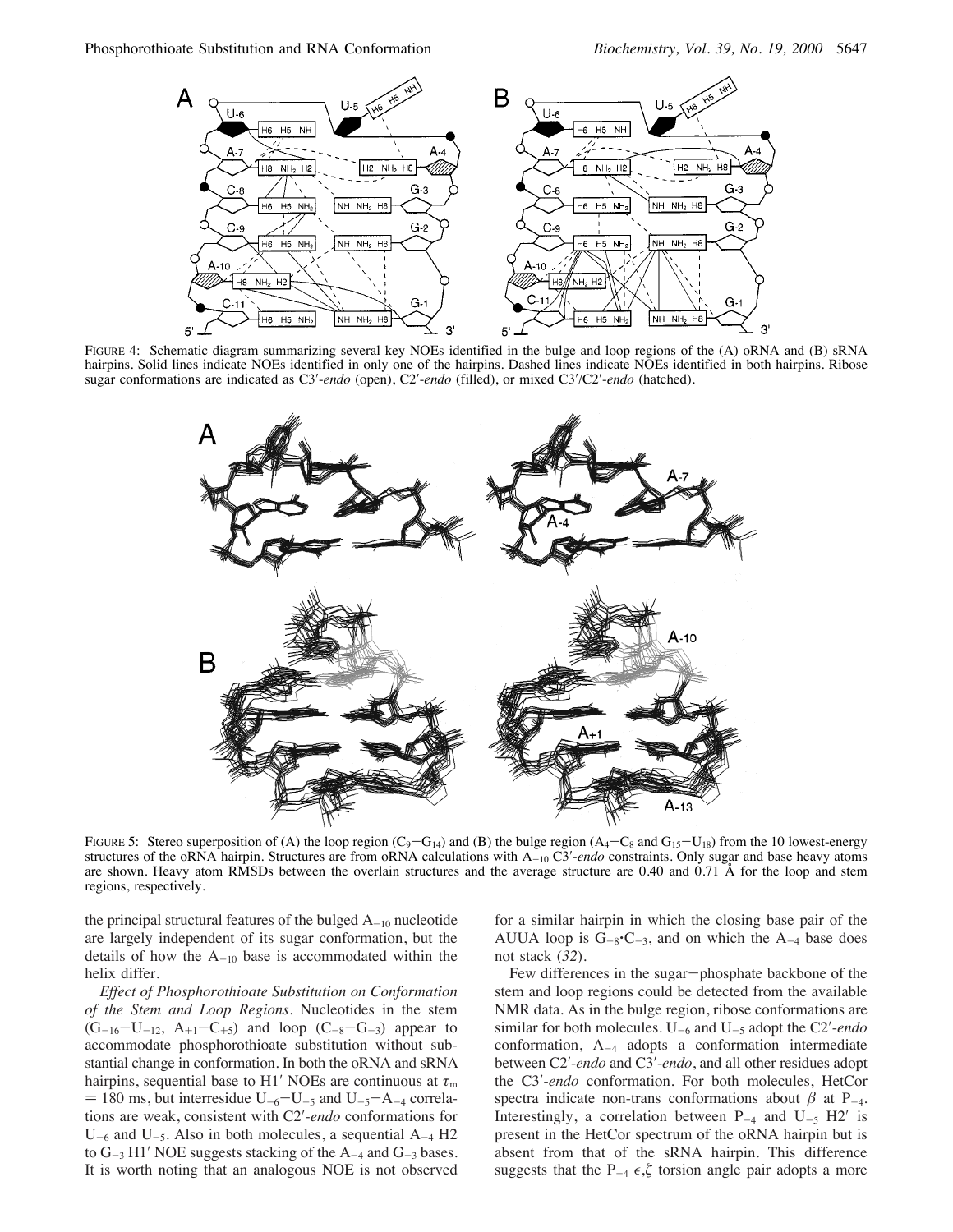

FIGURE 6: Stereo superposition of (A) the loop region and (B) the bulge region from the 10 lowest-energy structures of the sRNA hairpins. Structures are from sRNA calculations with A-<sub>10</sub> C2'-endo constraints. Only sugar and base heavy atoms are shown. Heavy atom RMSDs between the overlain structures and the average structure are 0.71 and 0.72 Å for the loop and stem regions, respectively.

planar 'W' conformation  $(g^{-},t)$  in the oRNA hairpin than in the sRNA hairpin. The different chemical shifts of the  $P_{-6}$ resonances indicate that the backbone conformation between  $U_{-6}$  and  $A_{-7}$  may be altered by the neighboring phosphorothioate substitution. The  $\approx 0.4$  ppm downfield shift of the P<sub>-6</sub> resonance in the sRNA hairpin suggests that  $\alpha$  or  $\zeta$  at this site tends to have more trans character (*33*), possibly allowing the  $U_{-6}$ , A $_{-7}$ , and  $C_{-8}$  bases to stack as they do in the oRNA hairpin. Finally, at several stem positions, P-H4′ correlations suggest a t,g<sup>+</sup> conformation for the  $\beta$ , $\gamma$  dihedral angle pair for both molecules (*22*).

Figures 5 and 6 show the superpositions of the loops. Unlike the bulge regions, the precision to which the loops of the two hairpins are defined differ significantly $-0.40$  and 0.71 Å RMSD for oRNA and sRNA, respectively. The precision of the oRNA hairpin loop is similar to that achieved for another RNA hairpin containing the AUUA nucleotide sequence (32). The oRNA hairpin has  $\approx$ 4 more distance constraints per loop residue than the sRNA, and several of these constraints involve protons of nucleotides  $A_{-7}$  and  $A_{-4}$ . The lack of isotopic enrichment of the adenine nucleotides in the sRNA molecule and the terminal positions of  $A_{-7}$  and A-<sup>4</sup> in the loop presumably lead to the lower precision of the sRNA loop.

Figure 7 compares the loop regions from calculated structures of the oRNA and sRNA hairpins. In both molecules, the base of  $A_{-7}$  extends across the major groove and stacks on the  $C_{-8}$ <sup> $\cdot$ </sup>G<sub> $-3$ </sub> base pair. The base of U<sub>-6</sub> stacks on that of  $A_{-7}$ , and the base of  $U_{-5}$  extends into the major groove away from the loop. Interestingly, the phosphorothioate at  $P_{-7}$  does not impair stacking of  $A_{-7}$ . In many of the converged structures, the base of  $A_{-4}$  is roughly coplanar with the base of  $A_{-7}$ , but there is no experimental evidence for hydrogen bonds between the two bases (*32*). In the oRNA hairpin, the helical twist between  $A_{-4}$  and  $G_{-3}$  is discontinuous, the  $A_{-4}$  base is recessed into the minor groove, and the A-<sup>4</sup> 2′-OH points into the major groove. In the sRNA hairpin, the A-form helix of the upper stem continues into the loop, allowing the  $A_{-4}$  base to stack on  $G_{-3}$  with the  $A_{-4}$  2'-OH pointing into the minor groove. Although the torsion angles of the phosphate backbone within each family of calculated structures are somewhat variable, the phosphate and the phosphorothioate families have different configurations of  $\alpha$ ,  $\beta$ , and  $\zeta$  at P<sub>-4</sub>. In the oRNA hairpin, these angles often adopt the  $g^{-}/t,t/g^{-}, g^{+}$  conformations, but in the sRNA hairpin, these angles are more often  $g^-, g^-, t$ . The geometry of the lower stem in both molecules is very similar to that of a standard A-form helix. The  $\alpha$  and  $\zeta$  torsion angles at  $P_{-13}$  and  $P_{+1}$  were left unconstrained in all calculations and usually adopt the A-form  $g^-$ , $g^-$  conformation in both hairpins.

*Effect of Phosphorothioate Substitution on RNA Stability.* The thermal stability of the two hairpins was investigated using UV melting experiments to measure overall molecular stability  $(T<sub>m</sub>)$  and using the temperature dependence of base <sup>1</sup>H chemical shifts to assess the stability of specific nucleotides  $(T_{cs})$ . The UV melting experiments yield  $T_{\rm m}$  values of 60 and 65 °C for the oRNA and sRNA hairpins, respectively (Figure 8). The increased stability of the sRNA hairpin is unexpected, since *R*<sub>P</sub> phosphorothioate substitution in oligonucleotide DNA duplexes destabilizes the duplex and *decreases T*<sup>m</sup> (*30, 34*).

In an effort to identify specific regions of the hairpin that might be preferentially stabilized by phosphorothioate substitution, the temperature dependencies of adenine H2 and pyrimidine H5 base chemical shifts were determined for both hairpins. These chemical shifts are sensitive to the degree of base stacking within the helix, but quantitative interpretation of the shifts can be complicated by chemical exchange processes (*35*). In the oRNA hairpin, nucleotides near the 3′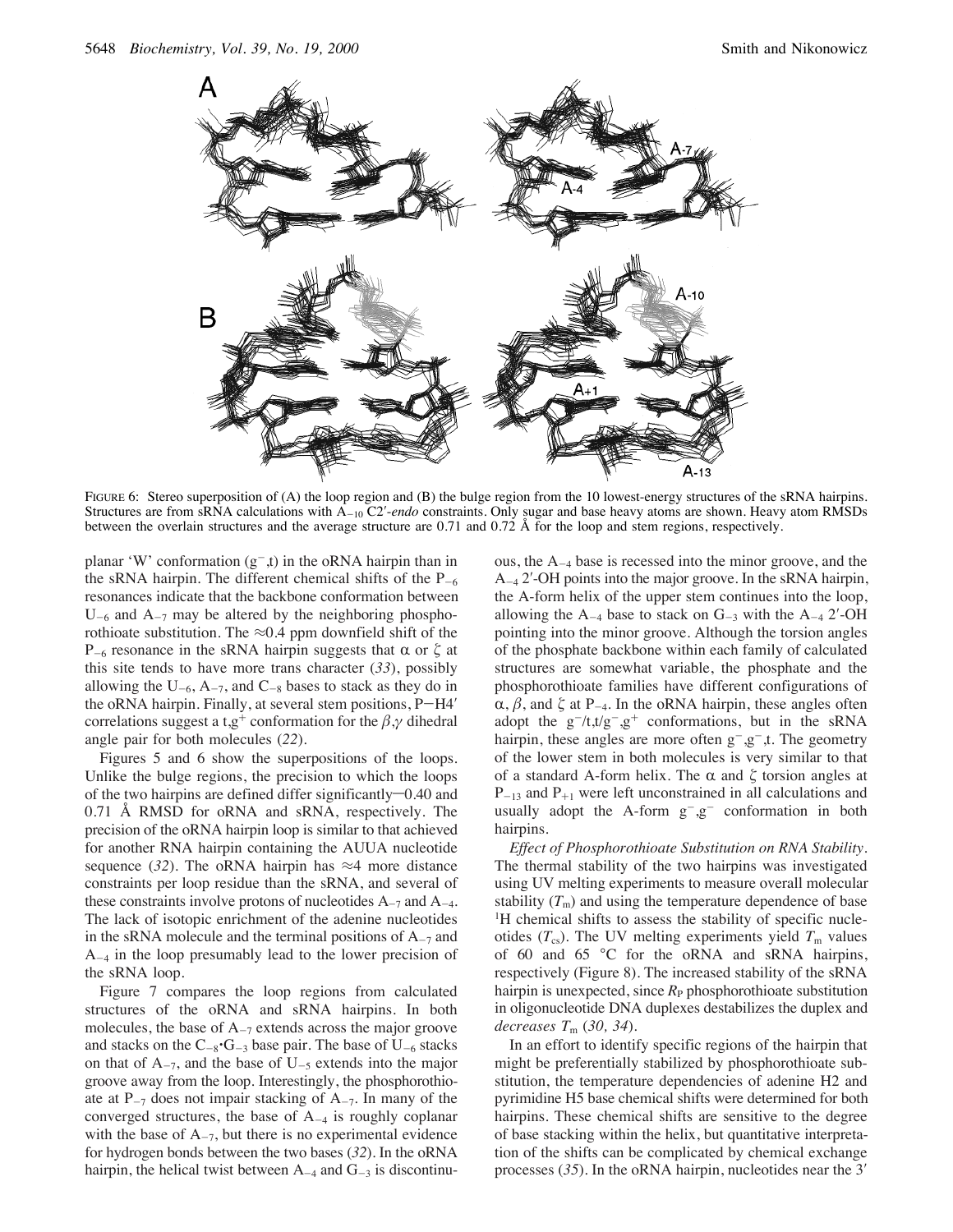

FIGURE 7: (A, B) Stereoview of the bulge and loop regions from minimized average structures of the (A) oRNA and (B) sRNA hairpins. View is into the major groove. A<sub>-10</sub> is shown in red, C<sub>-11</sub>'G<sub>-1</sub> and C<sub>-9</sub>'G<sub>-2</sub> base pairs are shown in green, and A<sub>-7</sub> and A<sub>-4</sub> are shown in blue. Positions of phosphorothioate substitution are shown in black,  $R<sub>P</sub>$  oxygen atoms are shown in pink, and  $R<sub>P</sub>$  sulfur atoms are shown in yellow. Phosphorothioate substitution causes little or no change in the conformation of the stem and loop regions but extrudes  $A_{-10}$  out of the RNA helix into the major groove. This rearrangement dramatically alters the array of functional groups accessible at the surface of the molecule.



FIGURE 8: Overlay of the UV melting curves of the oRNA (dashed line) and sRNA (solid line) hairpins. The  $T_m$ 's of the oRNA and sRNA hairpins are 60 and 65  $\degree$ C, respectively. The uncertainty in each value is  $\pm 0.5$  °C.

end of the loop have the lowest transition midpoints  $(T_{cs})$ , indicating that this region is the least stable. The most stable region is the center part of the lower stem. The sRNA hairpin exhibits the same trend, but phosphorothioate groups in the loop and stem slightly enhance the stability of adjacent nucleotides, leading to  $T_{\text{cs}}$  values  $3-5$  °C higher than those observed for the oRNA hairpin (Table 2).

The temperature dependencies of the oRNA and sRNA A-<sup>10</sup> H2 resonances differ but are consistent with the NMRderived conformations of the  $A_{-10}$  bases. The chemical shift of the oRNA  $A_{-10}$  H2 shifts downfield 0.21 ppm and has a  $T_{\text{cs}}$  of 59 °C, but the sRNA A<sub>-10</sub> H2 resonance does not

exhibit a temperature-dependent chemical shift change. In the sRNA, the bulged adenine base is extrahelical, and its H2 resonance is not expected to be influenced significantly by ring currents of the flanking bases. However, since the bulged adenine base of the oRNA hairpin stacks into the helix, the chemical shift of its H2 resonance is expected to change as the helix melts. Another difference between the two molecules is that the H8 of  $G_{-2}$  and  $G_{-1}$  in the sRNA hairpin each give rise to a pair of resonances differing by ≈0.15 ppm at ~57 °C. This doubling of resonances is not observed in the oRNA hairpin. Resonance doubling on the partner strand could not be detected for either molecule, although crowding could partially obscure doubling of the  $C_{-11}$  and  $C_{-9}$  H6 and H5 resonances. The doubling of peaks occurs near the  $T_{cs}$  of  $G_{-2}$  and  $G_{-1}$  and is likely the result of slow exchange of the phosphate backbone between two conformations or partial local destacking around the bulge just prior to melting.

#### **DISCUSSION**

We have found that phosphorothioate substitution substantially alters the conformation of an RNA hairpin containing the binding site for phage MS2 capsid protein. This hairpin contains a single bulged adenine necessary for protein binding that, in the unmodified form of the free RNA, stacks into the helix between its flanking base pairs (Figure 7A). When the phosphates 5' to all five adenine residues in this hairpin are replaced with  $R<sub>P</sub>$  phosphorothioates, the bulged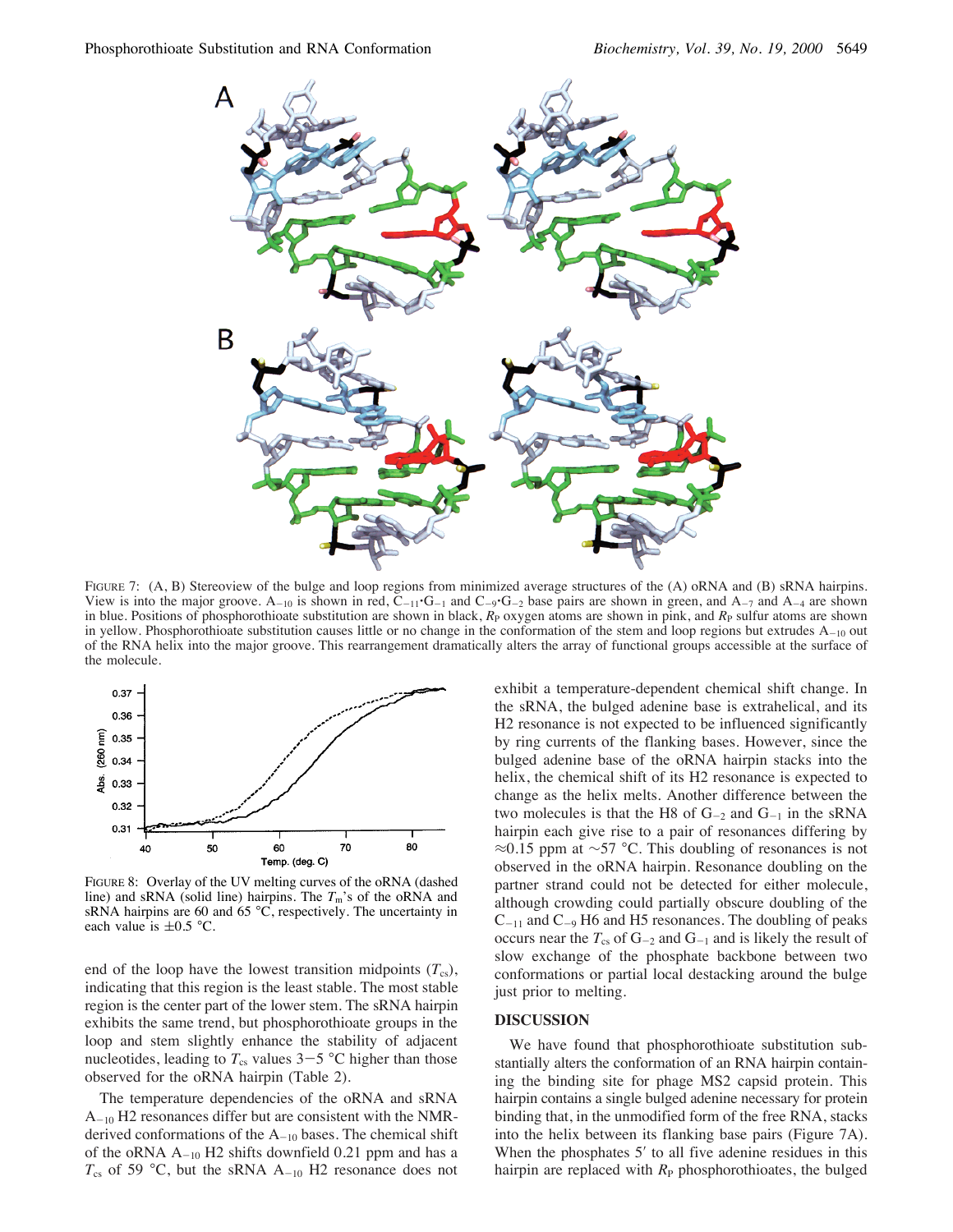| Table 2: $T_{cs}$ Values for Resolved Adenine H2 and Pyrimidine H5 Resonances of the oRNA and sRNA Hairpins <sup>a</sup> |                          |    |                                                                                                                |    |                                 |     |                          |    |    |    |                                 |     |                          |          |          |
|--------------------------------------------------------------------------------------------------------------------------|--------------------------|----|----------------------------------------------------------------------------------------------------------------|----|---------------------------------|-----|--------------------------|----|----|----|---------------------------------|-----|--------------------------|----------|----------|
|                                                                                                                          | $A_{-13}$                |    | $U_{-12}$ $C_{-11}$ $A_{-10}$ $C_{-9}$ $C_{-8}$ $A_{-7}$ $U_{-6}$ $U_{-5}$ $A_{-4}$ $A_{+1}$ $U_{+2}$ $C_{+3}$ |    |                                 |     |                          |    |    |    |                                 |     |                          | $U_{+4}$ | $C_{+5}$ |
| oRNA                                                                                                                     | 58                       | 64 | 60                                                                                                             | 59 | $\hspace{0.1mm}-\hspace{0.1mm}$ | 58. | -61                      | 62 | nc | nc | 58                              | -59 | $\overline{\phantom{0}}$ | 60       | -54      |
| sRNA                                                                                                                     | $\overline{\phantom{0}}$ |    | 65                                                                                                             | nc | $\hspace{0.1mm}-\hspace{0.1mm}$ | 64  | $\overline{\phantom{m}}$ | 63 | nc | nc | $\hspace{0.1mm}-\hspace{0.1mm}$ | 64  |                          | 63       |          |
|                                                                                                                          |                          |    |                                                                                                                |    |                                 |     |                          |    |    |    |                                 |     |                          |          |          |

 $a(-)$  indicates that the resonance could not be identified unambiguously at elevated temperatures, and nc indicates that the chemical shift of the resonance does not change with temperature. All resonances had chemical shift changes  $\geq 0.2$  ppm downfield, and all  $T_{cs}$  values are  $\pm 2.0$  °C.

adenine is extruded into the major groove, and its flanking base pairs stack against each other to close the gap (Figure 7B). This conformational rearrangement dramatically alters the array of functional groups and electrostatic charges accessible at the surface of the molecule. For example, the major groove face of the cytidine 3′ to the extruded adenine is buried entirely and shielded from potential interactions with proteins or other ligands. While the MS2 capsid protein makes no known contacts to this cytidine, the ability of phosphorothioates to alter RNA conformation suggests that the phosphorothioate substitution-interference experiments commonly used to identify phosphate sites involved in RNA-ligand binding may be vulnerable to conformational artifacts.

Despite the large effect at the bulged adenine, most modified sites accommodate phosphorothioate substitution with little or no change in conformation. Substitution increases the stability of adjacent A-form nucleotides and increases the stacking between  $A_{-4}$  and  $G_{-3}$  but does not seem to affect ribose sugar puckers or the stacking of  $A_{-7}$ . The minor effects seen are similar in magnitude to those observed for substitutions in helical regions of DNA, which cause adjacent deoxyribose sugars to populate the C3′-*endo* conformation to a greater extent but leave the overall structure largely unchanged (*11*). These results suggest that changes in conformation caused by phosphorothioate substitution are likely to be restricted to regions of nucleic acids with irregular secondary structure.

*Possible Mechanisms of Phosphorothioate-Induced Conformational Change.* We envision at least two possible ways in which substitution could alter RNA conformation. First, the large size of the sulfur atom may prevent the phosphate backbone around  $P_{-10}$  from adopting a geometry required for the bulged adenine to stack into the helix. For example, steric hindrance between the  $R<sub>P</sub>$  sulfur atom and the adjacent C3′ or C5′ atoms may prevent certain configurations of the  $\alpha$  and  $\zeta$  torsion angles. These torsion angles cannot be measured directly using NMR spectroscopy, but  $\alpha$  and  $\zeta$ conformations have been empirically correlated in DNA with the chemical shift of the intervening 31P nucleus (*33*). Similar chemical shift correlations have not been derived for RNA or for phosphorothioate-modified nucleic acids, but the reversed resonance positions of  $P_{-10}$  relative to  $P_{-13}$ ,  $P_{-7}$ , and  $P_{+1}$  in the oRNA and sRNA molecules suggest that the hairpins may have different  $\alpha$  and  $\zeta$  geometries. Indeed, these angles tend to have different conformations in the calculated structures of the two hairpins. This is consistent with quantum mechanical free energy calculations which predict different  $\alpha$  and  $\zeta$  torsion angle conformations for phosphates and phosphorothioates (*36*). It is also noteworthy that the backbone around  $P_{-10}$  tends to have a more regular A-form geometry in structures of the phosphorothioate-modified hairpin than those of the unmodified hairpin. It is possible that  $R_P$  phosphorothioate substitution destabilizes non-A-form

backbone geometries. If so, this would also account for our observation that modification provides greater thermal stability to adjacent A-form RNA nucleotides.

Alternatively, phosphorothioate substitution could alter RNA conformation indirectly by modifying the hydration pattern of the hairpin. RNA helices contain a network of water molecules in the major groove connecting adjacent phosphates through their *pro-R*<sub>P</sub> phosphoryl oxygen atoms (*37*). Although phosphorothioate substitution does not change the net charge of the phosphate backbone, the different size and polarizability of the sulfur atom may alter the organization of bound water molecules in the major groove and destabilize the stacked conformation of the unpaired adenine. Organized water molecules have been shown to play an important role in stabilizing the complex between homeodomain protein  $MAT\alpha2$  and its DNA recognition duplex (*38*). Methylphosphonate substitution interferes with formation of the protein-DNA complex at discrete stereospecific phosphoryl oxygen sites, some of which contact the homeodomain protein only indirectly through bound water molecules. Although phosphorothioate substitution at these sites does not affect the hydration network of the  $MAT\alpha2-DNA$ complex, the cumulative effect of multiple substitutions in a single molecule, such as in our study, may be sufficient to affect the bound water structure of RNA.

*Implications for Binding of Phage MS2 Capsid Protein to Its RNA Operator.* In light of the large effect phosphorothioate substitution has on the conformation of the bulged adenine, it is unusual that substitution at this site has no effect on binding of the hairpin to phage MS2 capsid protein (*7*). The bulged adenine plays a crucial role in formation of the protein-RNA complex and is essential for protein binding (*39*). In crystal structures of the complex, the bulged adenine is looped out of the helix into the major groove and makes several specific contacts in a pocket on the surface of the protein (40). While there are no contacts to  $P_{-10}$ , it is reasonable to expect a conformational change of the sort observed in our study to increase binding affinity by reducing the amount of structural rearrangement within the hairpin stem necessary to form the protein-RNA complex. The lack of an observed effect might be due to sequence differences between the RNA hairpin used in our study and those used in substitution-interference experiments. The bulged adenine in our hairpin is flanked by cytidine residues, while in most hairpins used for phosphorothioate interference experiments the bulged adenine is flanked by guanine nucleotides (*7*). It is possible that the large conformational change we observe is sensitive to this molecular context and would not occur for different flanking base pairs. Alternatively, phosphorothioate substitution at  $P_{-10}$  could fail to alter binding affinity because conformational rearrangement of the hairpin loop, rather than the bulged adenine, is the rate-limiting step in formation of the protein-RNA complex. This is supported by the observation that a variant hairpin containing an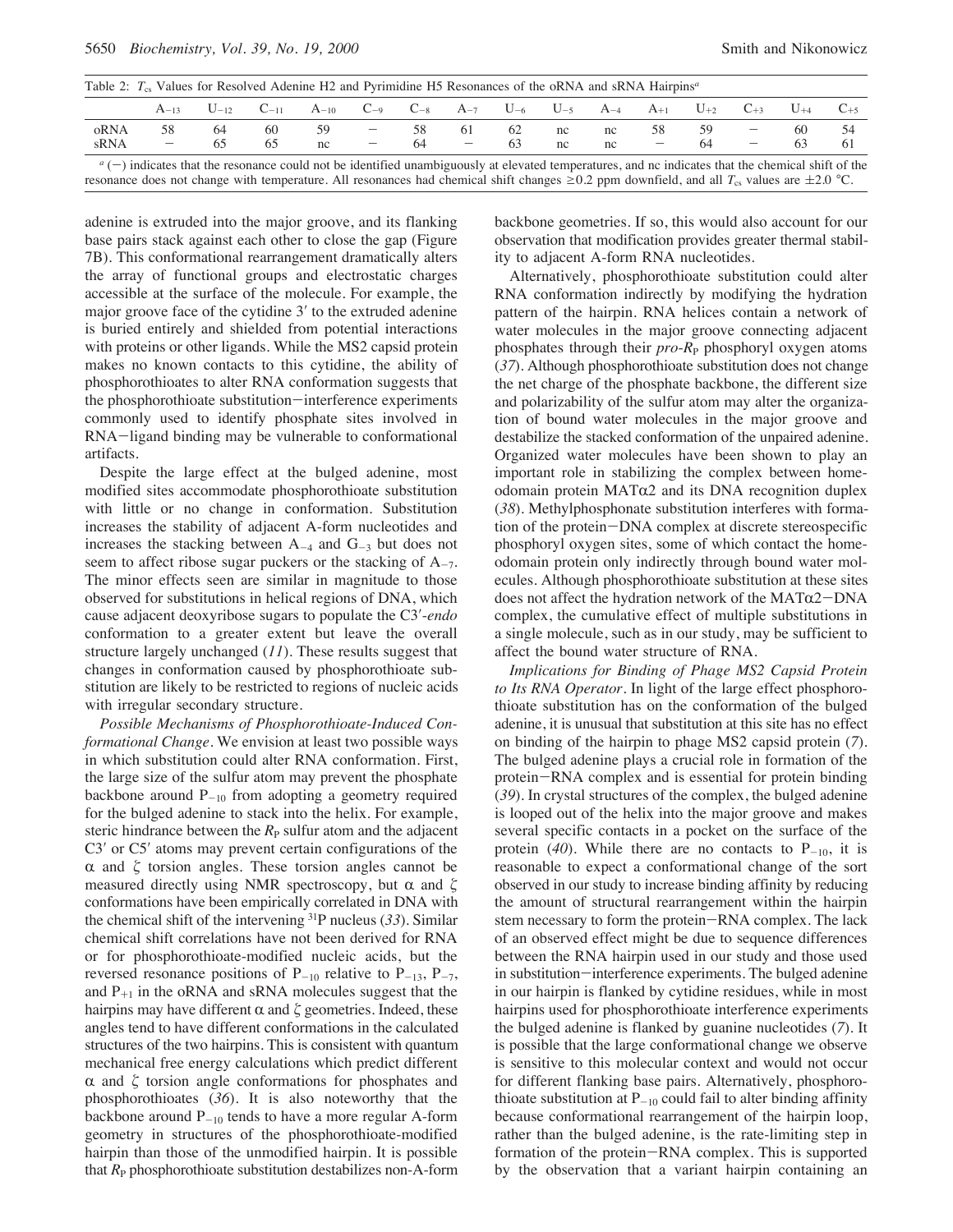unusual  $A-(A\cdot U)$  bulge motif with a hydrogen bond to a protonated adenine has a binding affinity that is unaffected by pH (*32*), and by the observation that the variant AUCA tetraloop binds nearly 100-fold more tightly than the wildtype AUUA due to an intramolecular hydrogen bond that stabilizes the protein-bound loop conformation (*40*).

Of the five phosphorothioate substitutions in the sRNA hairpin, only one has a measurable effect on binding affinity (7). Substitution of  $P_{-7}$  with  $R_P$  phosphorothioate increases binding affinity 4-fold (*7*). Since the structure of this site in the sRNA hairpin is virtually identical to that in the oRNA hairpin and to that in the protein-RNA complex (*40*), our data support earlier interpretations (*41*) that the increase in affinity is due to reinforcement of an electrostatic interaction between the  $R_{\rm P}$  phosphoryl sulfur atom and Lys57 of the capsid protein. Substitution of  $P_{-6}$  with  $R_P$  phosphorothioate or with phosphorodithioate increases binding affinity 20-fold  $(41)$  despite the fact that there are no contacts between  $P_{-6}$ and the capsid protein in crystal structures of the complex (*40*). In light of the results presented here, we propose that the  $R_{\rm P}$  sulfur atom destabilizes the conformation of the free RNA, in which the base of  $U_{-6}$  stacks on the base of  $A_{-7}$ with a non-A-form backbone geometry around  $P_{-6}$ , and thus increases binding affinity by promoting faster rearrangement between the free and bound conformations of the hairpin loop.

#### **CONCLUSIONS**

Phosphorothioate substitution-interference experiments are a useful and widespread way to identify specific phosphoryl oxygen sites in nucleic acids that form direct contacts with ligands such as proteins or divalent metal ions and sites that participate in RNA-directed catalysis. We have found, however, that phosphorothioate substitution can have large effects on the conformation of RNA molecules. These results suggest that phosphoryl oxygen sites identified by substitution-interference experiments have the potential to be false positives that are not directly involved with the biological function of the RNA being studied. Instead, substitution at these sites may alter the conformation of the molecule from its biologically active state. Phosphorothioate substitution appears to be less likely to alter conformation in regions of regular duplex secondary structure, but the fact that many of the functionally important regions of RNA molecules have irregular or unusual secondary structures complicates the use of substitution-interference experiments to study RNA structure and function.

### **ACKNOWLEDGMENT**

We thank Dr. K. Kalurachchi and K. McKinney for assistance with spectral analysis and for helpful discussions. We also thank Dr. S. Moran for assistance with acquisition and analysis of the UV melting curves and Dr. D. Gorenstein for providing access to the Varian 600 MHz NMR spectrometer at UTMB.

## **SUPPORTING INFORMATION AVAILABLE**

Four tables containing the  ${}^{1}H, {}^{13}C, {}^{15}N,$  and  ${}^{31}P$  resonance assignments and Figure S1 containing the HetCor spectra of the oRNA and sRNA hairpins (6 pages). This material is available free of charge via the Internet at http://pubs.acs.org.

#### **REFERENCES**

- 1. Heidenreich, O., Pieken, W., and Eckstein, F. (1993) *FASEB J. 7*, 90-96.
- 2. Ruffner, D. E., and Uhlenbeck, O. C. (1990) *Nucleic Acids Res. 18*, 6025-6029.
- 3. Chanfreau, G., and Jacquier, A. (1994) *Science 266*, 1383- 1387.
- 4. Jeoung, Y.-H., Kumar, P. K. R., Suh, Y.-A., Taira, K., and Nishikawa, S. (1994) *Nucleic Acids Res. 22*, 3722-3727.
- 5. Michels, W. J., Jr., and Pyle, A. M. (1995) *Biochemistry 34*, 2965-2977.
- 6. Kufel, J., and Kirsebom, L. A. (1998) *RNA 4*, 777-788.
- 7. Milligan, J. F., and Uhlenbeck, O. C. (1989) *Biochemistry 28*, 2849-2855.
- 8. Schnitzer, W., and von Ahsen, U. (1997) *Proc. Natl. Acad. Sci. U.S.A. 94*, 12823-12828.
- 9. Cruse, W. B. T., Salisbury, S. A., Brown, T., Cosstick, R., Eckstein, F., and Kennard, O. (1986) *J. Mol. Biol. 192*, 891- 905.
- 10. Bachelin, M., Hessler, G., Kurz, G., Hacia, J., Dervan, P., and Kessler, H. (1998) *Nat. Struct. Biol. 5*, 271-276.
- 11. Gonzalez, C., Stec, W., Kobylanska, A., Hogrefe, R. I., Reynolds, M., and James, T. L. (1994) *Biochemistry 33*, 11062-11072.
- 12. Davanloo, P., Rosenburg, A. H., Dunn, J. J., and Studier, F. W. (1984) *Proc. Natl. Acad. Sci. U.S.A. 81*, 2035-2039.
- 13. Milligan, J. F., Groebe, D. R., Witherell, G. W., and Uhlenbeck, O. C. (1987) *Nucleic Acids Res. 15*, 8783-8789.
- 14. Nikonowicz, E. P., Sirr, A., Legault, P., Jucker, F. M., Baer, L. M., and Pardi, A. (1992) *Nucleic Acids Res. 20*, 4507- 4513.
- 15. Cohn, W. E. (1950) *J. Am. Chem. Soc. 72*, 1471-1478.
- 16. Eckstein, F., and Goody, R. S. (1976) *Biochemistry 8*, 1685- 1691.
- 17. Pardi, A., and Nikonowicz, E. P. (1992) *J. Am. Chem. Soc. 114*, 9202-9203.
- 18. Legault, P., Farmer, B. T., II, Mueller, L., and Pardi, A. (1994) *J. Am. Chem. Soc. 116*, 2203-2204.
- 19. Sklenar, V., Peterson, R. D., Rejante, M. R., and Feigon, J. (1994) *J. Biomol. NMR 4*, 117-122.
- 20. Williamson, D., and Bax, A. (1988) *J. Magn. Reson. 76*, 174- 177.
- 21. Legault, P., Jucker, F. M., and Pardi, A. (1995) *FEBS Lett. 362*, 156-160.
- 22. Varani, G., Aboul-ela, F., and Allain, F. H.-T. (1996) *Prog. Nucl. Magn. Reson. Spectrosc. 29*, 51-127.
- 23. Santos, R. A., Tang, P., and Harbison, G. S. (1989) *Biochemistry 28*, 9372-9378.
- 24. Altona, C. (1982) *Recueil Re*V*. 101*, 413-433.
- 25. Brünger, A. T. (1992) *X-PLOR Version 3.1 Manual*, Yale University, New Haven, CT.
- 26. Jaroszewski, J. W., Syi, J.-L., Maizel, J., and Cohen, J. S. (1992) *Anti-Cancer Drug Des. 7*, 253-262.
- 27. Pardi, A. (1995) *Methods Enzymol. 261*, 350-380.
- 28. Dieckmann, T., and Feigon, J. (1997) *J. Biomol. NMR 9*, 259- 272.
- 29. Otting, G., and Wuthrich, K. (1990) *Q. Re*V*. Biophys. 23*, 39- 96.
- 30. LaPlanche, L. A., James, T. L., Powell, C., Wilson, W. D., Uznanski, B., Stec, W. J., Summers, M. F., and Zon, G. (1986) *Nucleic Acids Res. 14*, 9081-9093.
- 31. Furrer, P., Billeci, T. M., Donati, A., Kojima, C., Karwowski, B., Sierzchala, A., Stec, W., and James, T. L. (1999) *J. Mol. Biol. 285*, 1609-1622.
- 32. Smith, J. S., and Nikonowicz, E. P. (1998) *Biochemistry 37*, 13486-13498.
- 33. Gorenstein, D. G. (1984) *Phosphorus-31 NMR: Principles and Applications*, Academic Press, New York.
- 34. Jaroszewski, J. W., Clausen, V., Cohen, J. S., and Dahl, O. (1996) *Nucleic Acids Res. 24*, 829-834.
- 35. Pardi, A., Martin, F. H., and Tinoco, I. J. (1981) *Biochemistry 20*, 3986-3996.